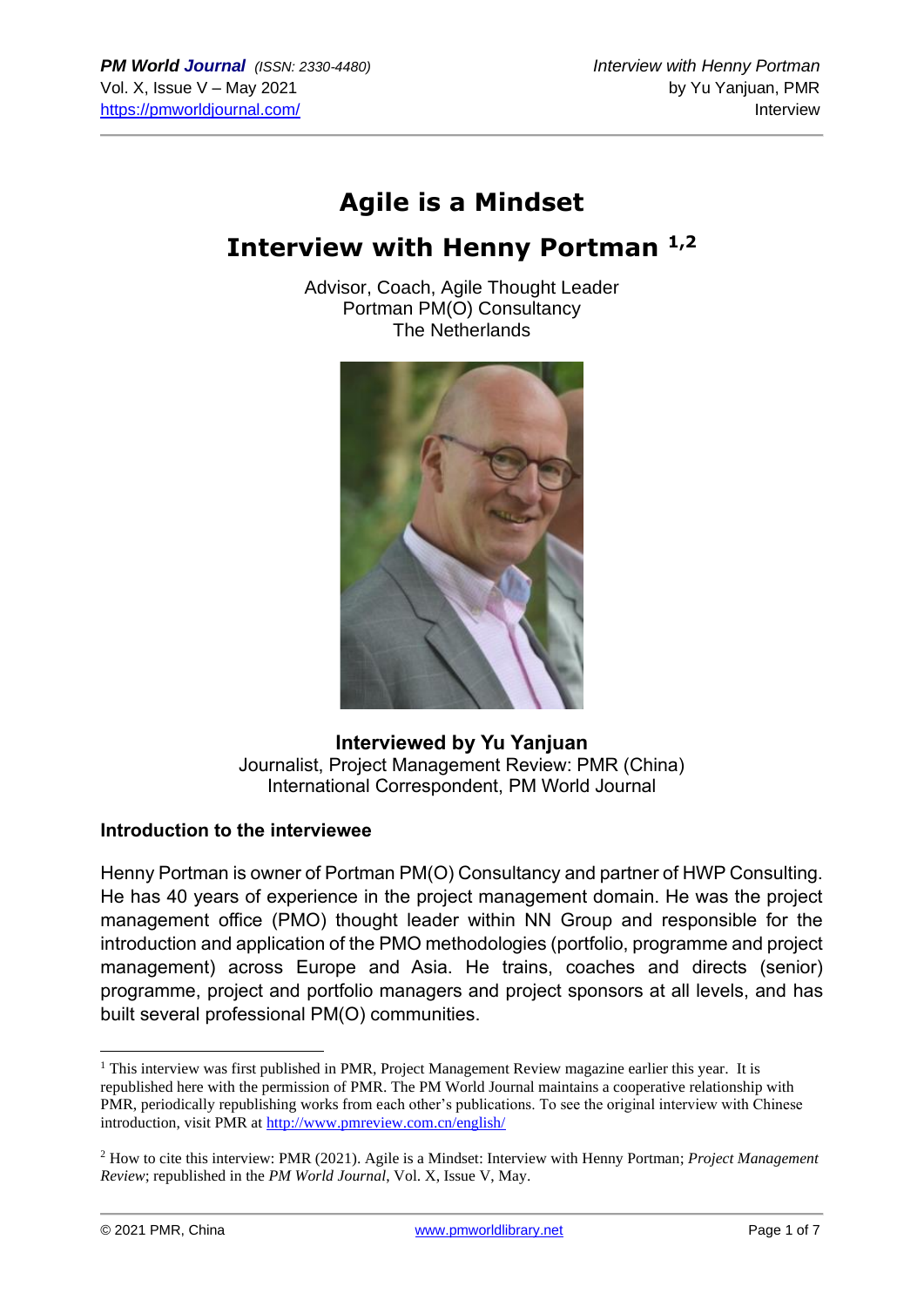He is an accredited P3O, PRINCE2, MSP, MoP, PRINCE2 Agile, AgilePM, AgilePgM, and AgileSHIFT trainer and a SPC4 SAFe consultant and trainer too. He is a P3M3 trainer and assessor and PMO Value Ring Certified Consultant. On behalf of the IPMA, he assesses (large and mega) projects for the Project Excellence Award. In addition, Henny is an international speaker and author of many articles and books in the PM(O) field and blogger (hennyportman.wordpress.com). Henny can be contacted at [henny.portman@gmail.com.](mailto:henny.portman@gmail.com)

# **Interview**

## **About Agile**

**Q1.** Having read your profile, I'm impressed by the word "Agile", which exists with the highest frequency. How do you define "Agile"? How to decide how Agile a project should be?

**Henny Portman (Portman):** For me, 'Agile' is a mindset. This means whether it is a traditional project or an Agile project, you are running a project and use the Agile mindset to determine how much Agile practices can be applied to deliver a more successful project. Take some of the Agile principles for example: frequent delivery and maximizing the amount of work not done. This means you deliver a part of your service or product to your customer and ask for feedback. Based on the feedback, you can delete some requested requirements or adjust the product and create an even better product. If you prioritize your requirements and start with the most important ones, you could stop at the time agreed and not deliver the less important ones. But this is not always possible. If you have to build a bridge, the frequent delivery/feedback will not be possible, and I hope all safety related requirements will not be skipped due to an agreed delivery date.

#### **Q2.** What is your book 'scaling Agile' mainly about?

**Portman:** Two-fold. Firstly, I look at the project organization and follow a journey where I start with one individual permanent Agile team using e.g. Scrum and I am adding more and more of these kind of teams. Then I ask myself if there is still a role for a project manager when there is both a product owner and scrum master. You can imagine that when having one or a few teams the project manager is just overhead but if there are a lot of teams you need someone who oversees the dependencies between the teams, who understands which team needs to start first with what, etc. This could be a project manager but there are scaling Agile frameworks especially designed for these tasks too and then you don't need a project manager. Look for example at SAFe or LeSS.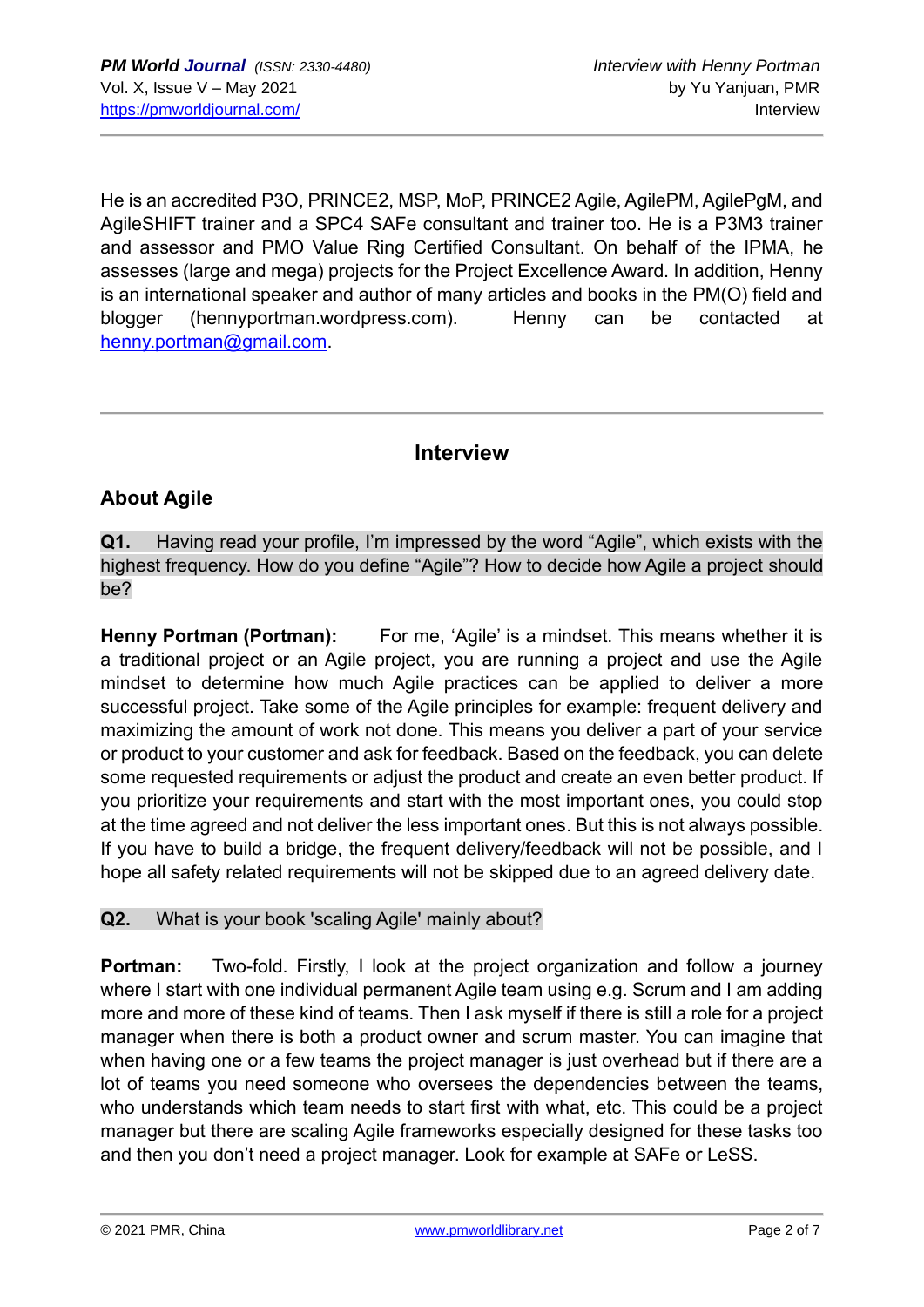Agile frameworks are the second part of the book. I explain in detail the most commonly used Agile ways of working. Think about Scrum, Kanban, lean, SAFe, Nexus, Scrum at Scale, LeSS, Disciplined Agile, Spotify model, PRINCE2 Agile, AgilePM and AgileSHIFT. Besides these ways of working, I have a separate chapter where I explain in less detail other Agile ways of working.

**Q3.** You've written an article titled "Culture Makes or Breaks Your Agile Transition". So what role does culture play in Agile transition?

**Portman:** Culture means everything. You can put a lot of effort in training Agile teams, helping them to get a thorough understanding of the value stream they are supporting, setting up Kanban boards to manage the flow of work and on the other hand having senior management who is not willing to decentralize decision making or senior management who haven't mandated product owners or are even overruling product owners. However, if they don't believe in the Agile manifesto and principles and ask for detailed requirement documents and plans upfront, your Agile transition will be a failure.

### **Q4.** One of your articles "A bird's Eye View of the Agile Forest" in PMWJ sounds interesting. Would you please introduce the article?

**Portman:** This article helps you to get an understanding of the many Agile ways of working that exist. It is built around a figure where I position all types of Agile frameworks. In this figure I use different levels. The team level where I position e.g. Scrum, Kanban, DevOps and below this level the engineering level where I position XP, Test Driven Development, CI/CD and many more. Next you have the product or program level where I make the distinction between one-time projects and programs (e.g. PRINCE2 Agile, AgilePgM) and the business as usual / indefinite ways of working using permanent Agile teams (e.g. SAFe or LeSS). The last level is portfolio management and there is a specific group showing all culture targeted Agile frameworks. In the article you can find for every way of working a source where you can find more information.

By the way, this article is a great example of creating an article using an Agile mindset. It started in my book *Scaling Agile*, and then asked for others to come up with other examples of Agile frameworks, published next versions of the article in project management journals (in different languages e.g., Dutch, English, Portuguese, Russian) to reach as many people as possible and now I have the final article with 100 different Agile ways of working.

## **About portfolio management**

**Q5.** How do you measure the maturity of a portfolio? You've co-authored articles about project creatures. How do you think of comparing projects to creatures, which is so vivid?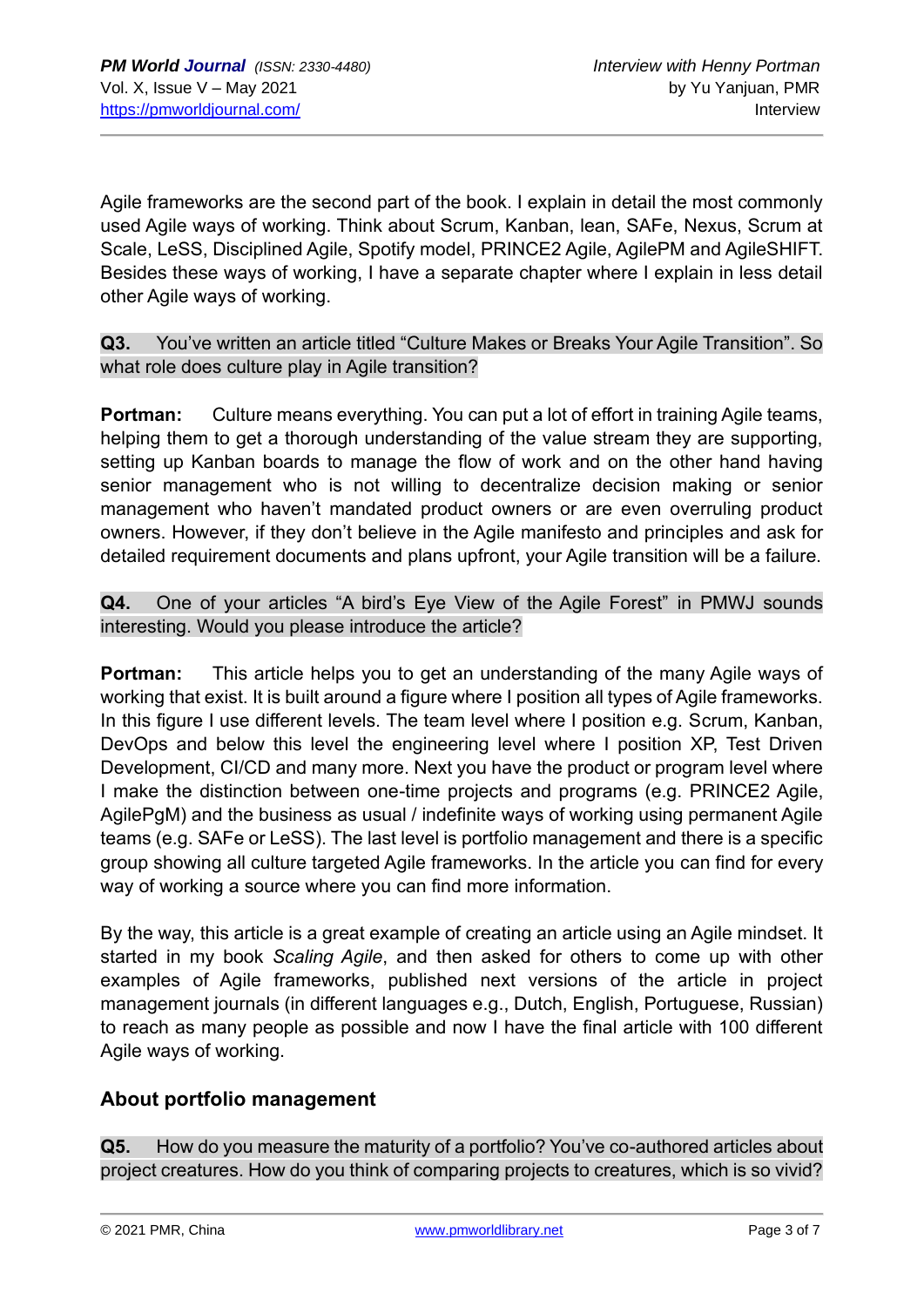**Portman:** Let's give an example. I was appointed as a regional portfolio manager and one of my first tasks was to help the organization to achieve their objectives. It took far too long before projects were finished. I started to collect some basic data about the inflight projects. In total, there are 10 business units with approximately 600 projects and 4000 people. I asked the regional CEO how many people are working in his region. He said 3500 people. I explained to him that I noticed firefighting all over the place. There was a big shortage of project resources and I explained that too many projects were running in parallel. We had to kill projects. I have seen projects without a project owner, projects which did not contribute to the strategic objectives, re-started projects with a different name, etc. It helped us understand by using the project creatures as metaphors to explain, for example, a ghost project, a pet project and a fake nose project.

# **About PMO**

#### **Q6.** Will PMOs survive in the Agile world? In your opinion, what are the trends of PMO?

**Portman:** I see two types of PMO: the temporary project or program offices and the permanent PMO or portfolio office / center of excellence. If you are running a traditional project, a project office can bring benefits. If the project is delivered via permanent Agile teams (probably product or IT development), I don't see much added value for having a project office. Traditional tasks such as onboarding, reporting, risk/issue management, planning will not exist or will be done by the Agile team members themselves. If we look at the permanent PMO, I don't believe they will vanish because portfolio management is still key to answering the questions: Are we doing the right projects? Are we doing projects right? Are we reaching our objectives? Portfolio management will probably be looking at traditional as well as Agile projects. The up and down scaling of your permanent Agile teams due to the strategy will be a new activity for the portfolio management office. Also the center of excellence, sometimes called the lean-Agile center of excellence, is often part of the PMO and could add a lot of value to the organization by delivering data points, insights in ways of working, coaching, facilitation, etc.

#### **Q7.** In the VUCA world, how should a PMO position itself? In other words, what roles will PMOs play in the VUCA world?

**Portman:** In the VUCA world, I would say the PMO or portfolio office / center of excellence becomes even more important. It doesn't make sense anymore to create annual portfolio plans. The world around us will look different when we are halfway. PMOs must probably use a sort of quarterly heartbeat to align the portfolio to the organization's strategic objectives. Portfolio management is key in the VUCA world to make sure you are not investing in the wrong initiatives, that you are using your scarce resources for the right initiatives, etc.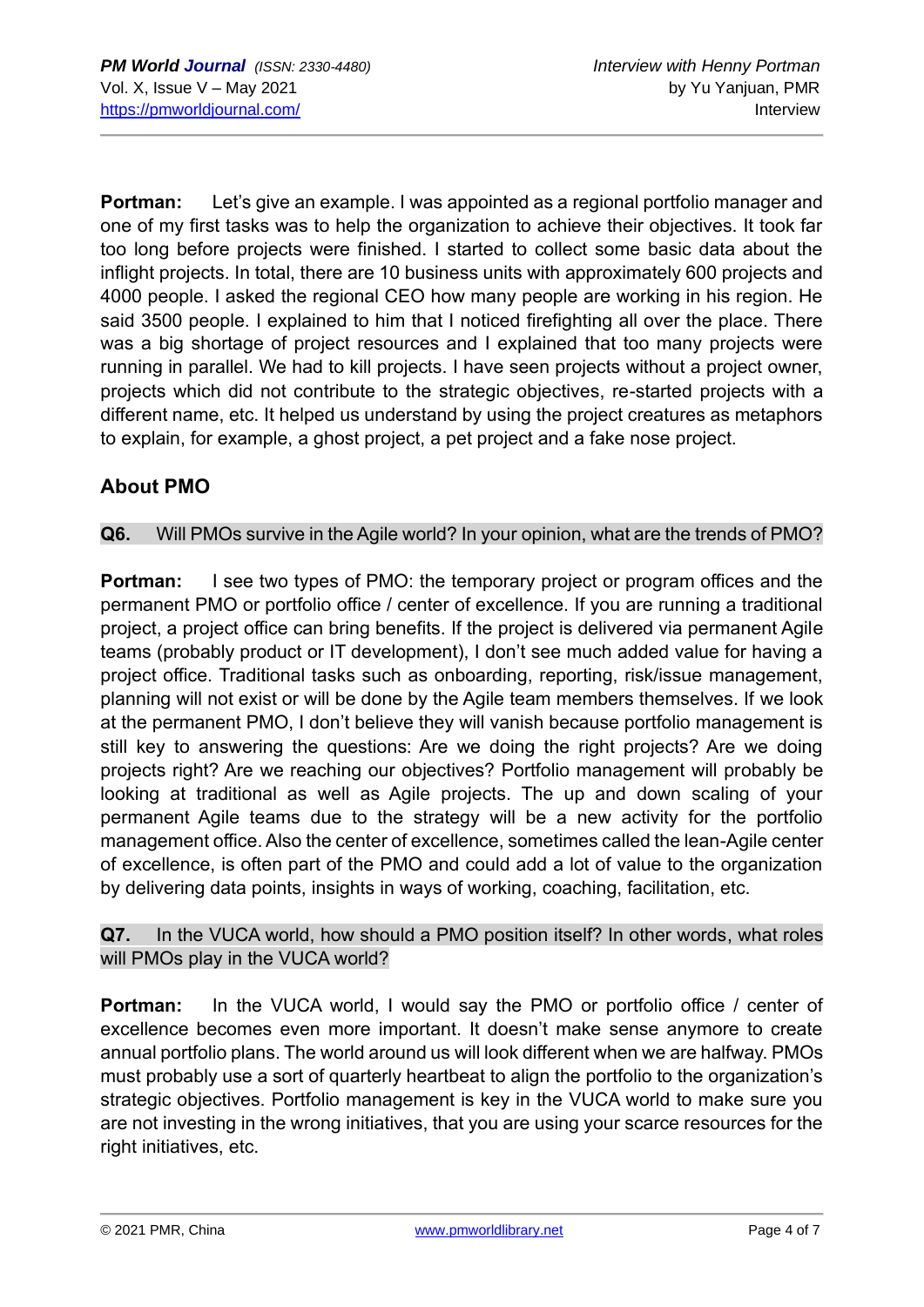**Q8.** You've said that the PMO is a flywheel for pragmatic programme management. Would you please explain it?

**Portman:** A long time ago, I spoke about that topic. During that session I talked about Managing Successful Programme Management (MSP) as a foundation for programme management. I explained that at that time a common lament was that the PMO was just a few process cops and paper pushers emailing PMO's demands, self-centered… I looked at active and passive PMOs and discussed the impact of an active PMOs on the success of your programme. Active PMOs are not only observing and reporting but take among other things the lead when something is moving in the wrong direction.

### **About the PM profession**

**Q9.** How will you describe the profession of project management?

**Portman:** If we look at the latest figures from the Standish group's CHAOS reports, we have to conclude that there is still a long way to go for the profession of project management. The number of successful projects is still far too low. If I look at my article "A bird's Eye View of the Agile Forest", you can conclude that we are continuously looking for different ways of working and that we still haven't found the silver bullet. On the other hand, I see organizations embracing Agile ways of working, and firing their project managers. But after six months they started hiring project managers again. Sometimes with different names but their role is more or less the same. I think that having permanent Agile teams will reduce the number of project managers but there will always be hybrid projects using permanent Agile teams as well as temporary teams. I also believe that the project manager's competences will move towards those from programme managers combined with an Agile mindset. Just delivering output is not enough. Delivering the benefits and achieving strategic objectives in the shortest sustainable way is key and that's something project managers need to take into account, too.

**Q10.** Has COVID-19 affected your life and work? With virtual work getting popular, how do you think PMO should adjust way of working in practice?

**Portman:** In my personal life, I have really missed the social part of life. I am looking forward to the moment when we can go again to a restaurant, theater or museum with my family or with friends or when I can hug my kids again etc. Looking at my work, I have really missed the opportunities to go abroad and give lectures at universities, to speak at conferences, to do workshops and give training classes, etc. I now give a lot of webinars but I still miss the opportunity to absorb the local culture. I review books and write a lot of articles, whitepapers and books by myself and that's something I can do on my own. But I definitely see that the number of training classes and workshops declines. From time to time, I give training online but we still like to do this face to face. If I look at PMOs, then I think they can be of great help to project managers too in this COVID-19 period. Look at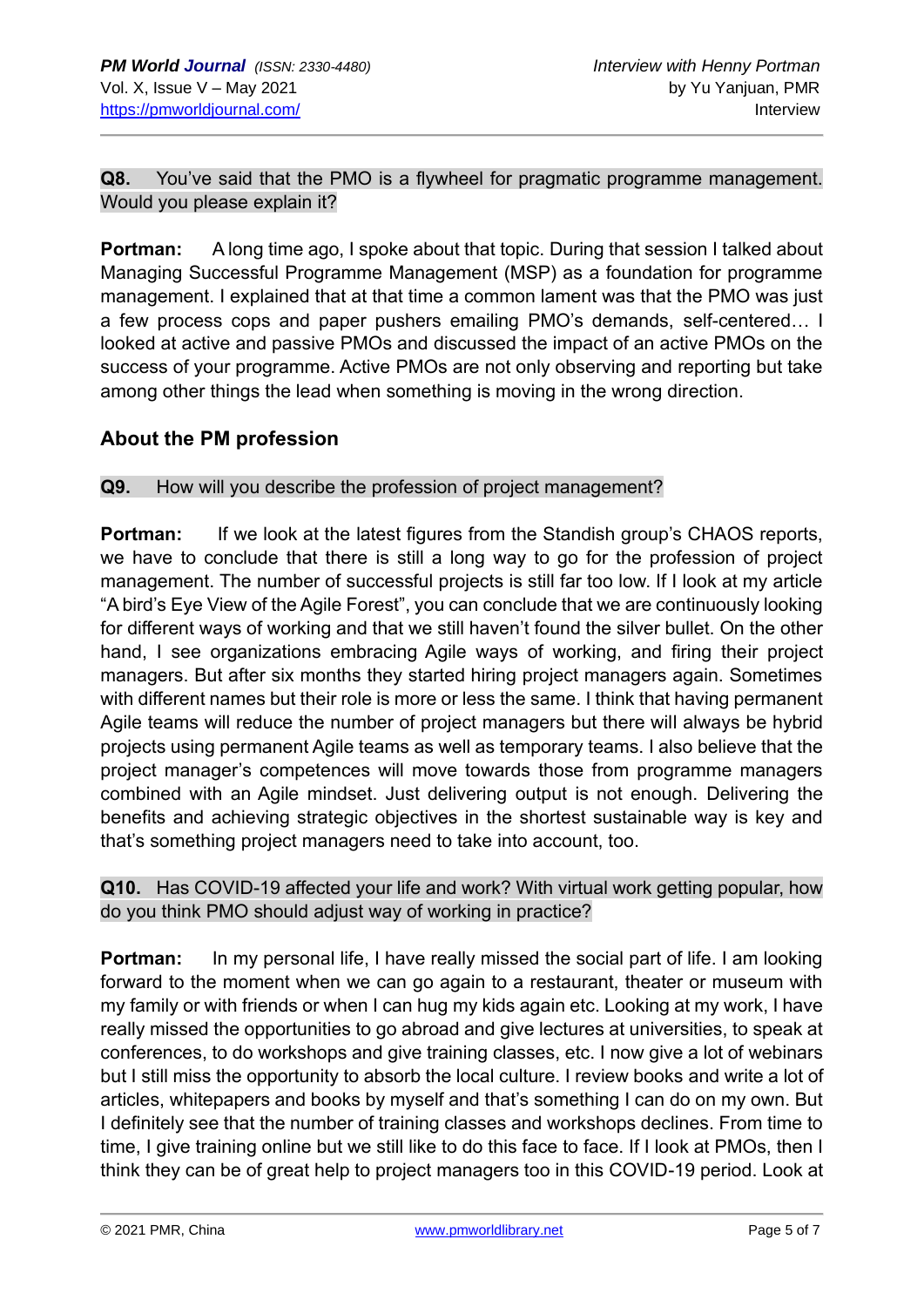all those tools to support project teams, tools to visualize the work by using electronic Kanban boards or tools to facilitate information gathering, brainstorming or discussion where everyone can add stickies or post-its to a digital whiteboard. It's the PMO who could be the product owner for these tools and the trainer of these tools or the facilitator during meetings when we are using these tools. The PMO can/must play a much more active role in facilitating the project manager.

**Q11.** The concept "Sustainable (Green) Project Management" encourages project professionals to take on social responsibilities. What's your understanding about it?

**Portman:** Here in the Netherlands, there is a lot of discussion on the energy transition. It means moving away from fossil fuel towards wind and solar energy as one of the means to create a more sustainable environment. As a project excellence assessor of large and mega projects on behalf of the IPMA, one of the topics is sustainability. We look at, among other things, the consideration of sustainability and the impact of the project on the environment as prerequisites for project excellence. I see that sustainability becomes more and more important.



To read the original interview and to learn more about PMR magazine, visit <http://www.pmreview.com.cn/english/>